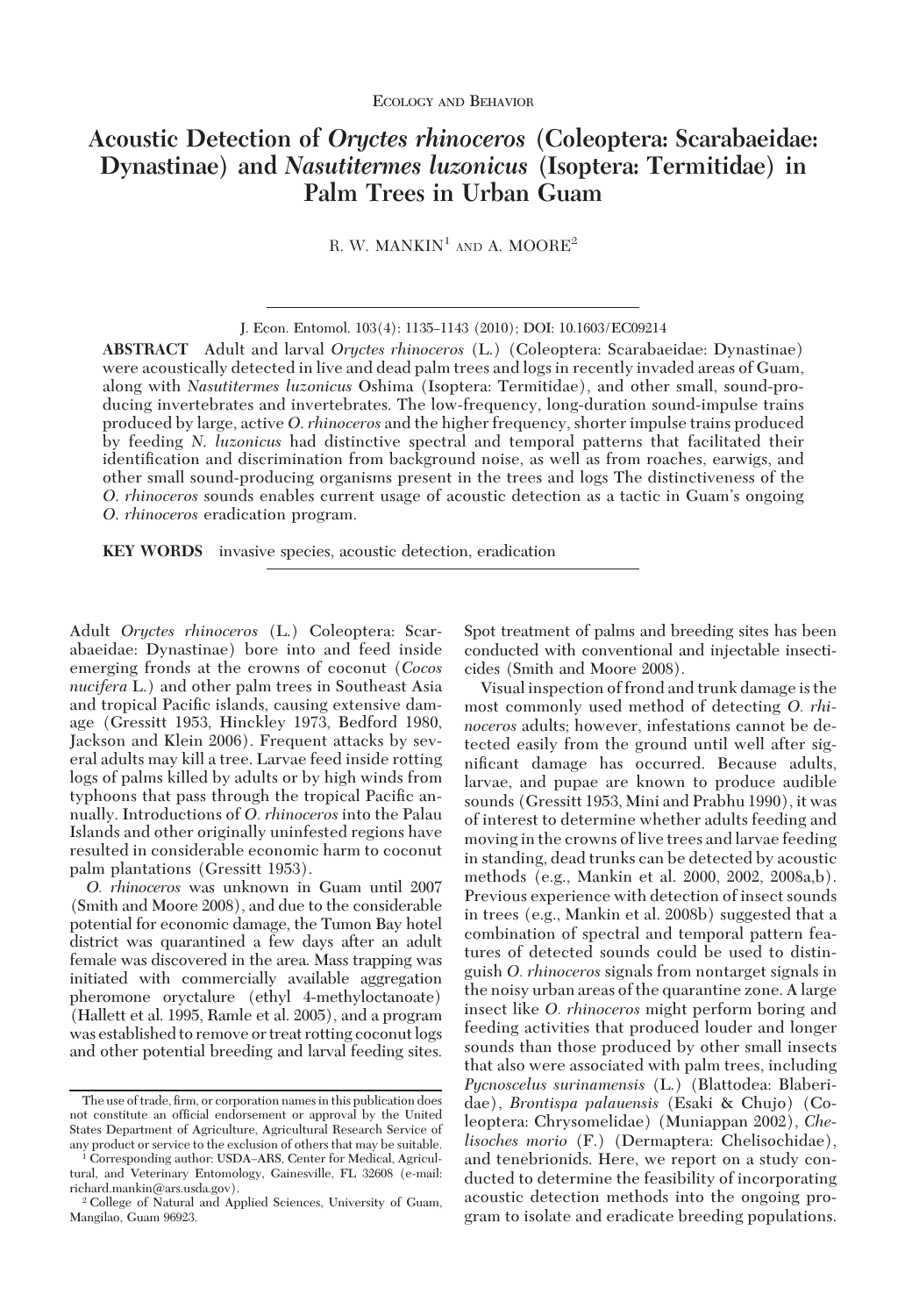### **Materials and Methods**

Records were collected over an 11-d period from 11 live palm trees, six dead palm trees, seven logs, and five stumps that were easily accessible and available for (destructive) inspection at several different locations in the Tumon Bay hotel district quarantine zone. External verification of the insects present at each site was performed within  $\approx 24$  h after recording by felling a tree if it was standing, splitting open the trunk, log, or stump tissue with axes and knives, and sorting through the separated pieces. The surveyed locations included the grounds of a hospital, a hotel, a retirement complex, a shopping center, and three houses, as well as a rubbish pile. Although *O. rhinoceros* were known to be present in the quarantine zone, none of the individual trees, logs, or stumps in the field study had been inspected previously. Temperatures were  $\approx$ 28-31°C at the times of recording.

To gain additional knowledge of the characteristics of signals produced by larval and adult *O. rhinoceros,* records were collected also from separate groups of *O. rhinoceros* larvae and adults maintained in a rearing facility at the University of Guam. These beetles were held in 30- by 24- by 24-cm plastic rearing cages containing pieces of sugar cane and palm trunk. The laboratory studies are described separately from the field studies in the last section of the Results because the spectral characteristics of the sounds depend strongly on the substrate in which insects are moving and feeding (Mankin et al. 2008).

**Acoustic Sensors and Recording Procedures.** Signals were collected from accelerometers attached to charge amplifiers (Mankin et al.  $2000, 2001, 2002$ ). The amplified signals were saved on a dual-channel, digital audio recorder sampling at 44.1 kHz (24 bits). In recordings at a survey location, the accelerometers were attached magnetically to 30-cm-long spikes, inserted into the wood a few minutes before recording. In laboratory recordings of *O. rhinoceros* held in rearing containers, the accelerometer was attached to the rearing container or to a small nail inserted into one of the palm pieces on which the insects were feeding.

Listeners (see*Acknowledgments*) could monitor the signals using headphones attached to the recorder, thereby avoiding levels of wind or street noise high enough to mask insect sounds. Wind noise caused delays in 20–30% of the recording trials, but in all cases there were sufficient intervals of reduced background noise to permit useful recordings of insect sounds for periods of 45 s or longer. In the absence of background interference, records were collected for 180 s or longer. Dual-channel recordings from two accelerometers were obtained from several field sites, in which cases the channel with the greatest clarity was selected for analysis.

**Digital Signal Processing and Classification.** After the recording sessions each day were completed, the recorded signals were transferred to a laptop computer and initial analyses of their spectral and temporal characteristics were conducted using Raven 1.3 software (Charif et al. 2008). Because much of the signal below 200 Hz was background noise and no important signal features were observed  $>5$  kHz, the signals were band-pass filtered between 0.2 and 5 kHz to facilitate subsequent analyses. In the initial screenings, we confirmed the presence of groups (trains) of discrete, 3–10-ms impulses separated by intervals 250 ms. Such trains had appeared frequently in recordings at sites where insects were recovered in previous studies (Zhang et al. 2003a,b; Mankin et al. 2008a,b). Trains containing 15 or more impulses were a focus of analysis because they often were identified as insect sounds in playbacks of recordings from infested sites, but trains containing only small numbers of impulses, as well as signals without any 3-10-ms impulses, usually were interpreted as background noise (Mankin et al. 2008b).

The impulses and impulse trains detected in the recordings were analyzed with customized software, DAVIS (Digitize, Analyze, and Visualize Insect Sounds, Mankin 1994, Mankin et al. 2000), which discarded long-duration, low frequency background noise (Mankin et al. 2007, 2008a,b) and then compared the spectrum of a 512-point time-slice centered around the peak of each impulse against averaged spectra (spectral profiles) of independently verified insect-produced signals and impulsive, tree bendinggrinding noises (see next section). The spectral comparisons were performed after normalizing the acceleration (Mankin and Benshemesh 2006).

**Insect and Background-Noise Spectral Profiles.** Spectral profiles (Mankin 1994, Mankin et al. 2000) were constructed from background noise impulse trains and four types of insect sound impulse trains, two of which were produced by the primary targets, adult and larval *O. rhinoceros.* An adult *O. rhinoceros* profile, *rhino a*, was averaged from 33 consecutive impulse trains collected at a live palm where an adult was recovered, and a larval profile, *rhino l*, from 35 consecutive impulse trains collected at the log where 72 larvae were recovered. One of two nontarget-insect profiles, *termite*, was constructed from 233 consecutive impulse trains produced in a dead palm where only *Nasutitermes luzonicus* Oshima (Snyder and Francia 1960, Su and Scheffrahn 1998) were recovered, and the second from 45 consecutive impulse trains produced in a live palm where two nontarget species, *P. surinamensis* and *B. palauensis,* were the only organisms recovered. A background noise profile was generated as a spectral average of wind-induced tapping and trunk bending and grinding that produce short, broadband sound impulses (e.g., Fukuda et al. 2007). A series of 38 consecutive impulse trains recorded at an uninfested palm were used in constructing this profile.

After the profiles mentioned above were constructed from individual files, the complete set of files was reviewed in DAVIS, which discarded impulses from further analysis if their spectra failed to match the *rhino*\_*a, rhino*\_*l,* or *termite* spectral proÞles within an empirically determined difference threshold, *Ts ,* or if they matched one of the two nontarget profiles more closely than any insect sound profile. The occurrence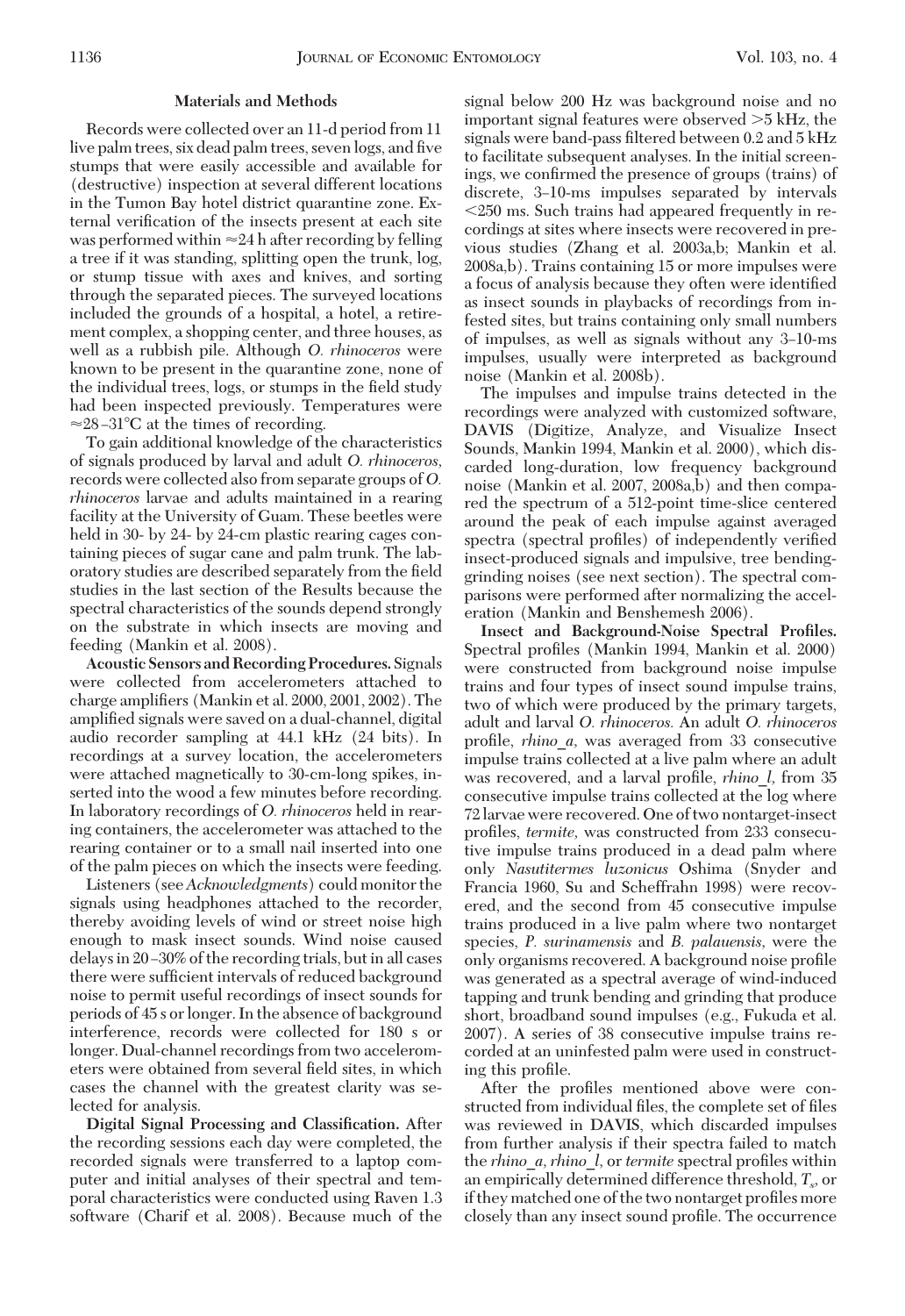times of impulses that matched an insect sound profile (valid impulses) were saved in an impulse-sequence spreadsheet and labeled according to which of the three spectral profiles they matched best.

**Temporal Pattern Analyses.** The impulse sequences were screened to identify and characterize groups (trains) of impulses that listeners typically classify as separate, individual sounds, i.e., groups of impulses separated by intervals 250 ms (Mankin et al. 2008b). Each train was labeled according to the spectral profile matched by a plurality of its impulses. The beginning and ending times of impulse trains, their labels, and the number of impulses per train,  $n_t$ , were stored in separate train-sequence spreadsheets for each recording.

Train-sequence spreadsheets were screened further to determine the range of impulse counts found in trains of each profile. Initially, we examined the distributions of *nt* in recordings where only *O. rhinoceros* was present at a site, and trains with  $>$ 10 impulses were played back through the audio feature in Raven to determine whether a listener assessed them as insect sounds, background noise, or unclassifiable. Based on these screenings, minimum counts,  $n_{\min\text{-}r\text{-}h\text{-}no\_a}$  and n<sub>min-rhino</sub><sub>l</sub>, were estimated for trains with sufficient impulse counts to be classified as insect sounds, designated hereafter as bursts (Mankin et al. 2008a,b). Because termites were found at many recording sites, we conducted a similar analysis for sites where only termites were present, and a minimum count,  $n_{\text{min-termite}}$ , was estimated to classify *termite* trains of sufficient size as *termite* bursts.

We then reprocessed the complete set of trainsequence spreadsheets. Trains labeled as *rhino*\_*a* or  $r hino\_l$ , with  $n_t > n_{\text{min-rhino a}}$  or  $n_t > n_{\text{min-rhino b}}$ , were set as *rhino*\_*a* or *rhino*\_*l* bursts, respectively. Trains labeled as *termite*, with  $n_t > n_{min-termin}$ , were set as *termite* bursts. These procedures were similar to those used previously to specify bursts produced by hidden larvae of two other insect pest species, *Anoplophora glabripennis* (Motschulsky) (Mankin et al. 2008b) and *Rhynchophorus ferrugineus* (Olivier) (Mankin et al. 2008a).

**Computer-Rated Likelihood of Infestation.** Based on previous occurrences of strong associations between insect infestations and trains or bursts of insect sound impulses (Mankin et al. 2008a,b), we considered the possibility that such associations occurred also for *O. rhinoceros* infestations and *rhino*\_*l* or *rhino*\_*a* trains or bursts, as well as for *N. luzonicus* infestations and *termite* trains or bursts. We therefore constructed indicators of infestation likelihood (Table 1) by using procedures similar to those described inMankin et al. (2007). First, cutoffs were estimated for rates of trains and bursts,  $l_{\text{ower}}$ , below which infestations rarely occurred, and for rates,  $u_{\text{pper}}$ , above which infestations were likely (see column C, Table 1). The cutoffs were estimated from the observed distributions of *O. rhinoceros* and *termite* train and burst rates at infested and uninfested sites. The indicator values for *O. rhinoceros* and *termite* trains and bursts were set as  $h_{\text{ich}}$ ,  $m_{\text{edium}}$ , or  $l_{\text{ow}}$ , as denoted in Table 1. Further-

**Table 1. Names of indicator (A) and rate (B) variables for** *O. rhinoceros* **and** *N. luzonicus* **trains and bursts, and values of cutoff** rates (C), below which infestations rarely occurred ( $l_{over}$ ) and above **which infestations were likely (upper), estimated from the observed distributions of** *O. rhinoceros* **and** *termite* **trains and bursts at infested and uninfested sites (see Results)**

| $(A)$ Indicator<br>variable | (B) Rate variable (unit)                | $(C)$ Cutoff<br>rates (no./min) |                 |
|-----------------------------|-----------------------------------------|---------------------------------|-----------------|
|                             |                                         | 'ower                           | $u_{\rm{pper}}$ |
| $l_{rhino}$ l-t             | $r_{r{hino l-t}}$ (trains/min)          | 25.0                            | 50.0            |
| $i_{rhino}$ l-b             | $r_{r hino\_l\textrm{-}b}$ (bursts/min) | 0.5                             | 5.0             |
| $i_{rhino}$ a-t             | $r_{r hino\_a\text{-}t}$ (trains/min)   | 15.0                            | 35.0            |
| $i_{rhino \ a-b}$           | $r_{r hino\_a-b}$ (bursts/min)          | 0.5                             | 2.0             |
| $i_{termite-t}$             | $r_{ternite\text{-}t}$ (trains/min)     | 15.0                            | 35.0            |
| $i_{termite-b}$             | $r_{ternite-b}$ (bursts/min)            | 5.0                             | 10.0            |

In each row, the indicator variable value is  $h_{igh}$ , for rate  $\geq$  upper cutoff; m<sub>edium</sub>, for upper cutoff  $>$  rate  $\geq$  lower cutoff; and l<sub>ow</sub> otherwise, where the labels "rhino" refer to *O. rhinoceros* rates and cutoffs, "termite" to *termite* rates and cutoffs, "\_l" to larvae, "\_a" to adults, "t" to trains, and "b" to bursts.

more, we considered two comprehensive indicators of *O. rhinoceros*infestation, combining the cases of larval and adult infestation, i.e.,

$$
i_{\text{rhino-t}} = \left\{ \begin{array}{ll} h_{\text{igh}} & \text{if } i_{\text{rhino\_l-t}} = h_{\text{igh}} \text{ or } i_{\text{rhino\_a-t}} = h_{\text{igh}} \\ \text{m}_{\text{edium}} & \text{if } i_{\text{rhino\_l-t}} = \text{m}_{\text{edium}} \text{ and } i_{\text{rhino\_a-t}} < h_{\text{igh}} \\ & \text{or } i_{\text{rhino\_a-t}} = \text{m}_{\text{edium}} \text{ and } i_{\text{rhino\_l-t}} < h_{\text{igh}} \\ & \text{otherwise, with indicator values specified as in} \hspace{2em} \left. \begin{array}{ll} \text{[1]} \end{array} \right. \end{array} \right\}
$$

Table 1, and similarly,

$$
i_{\text{rhino-b}} =
$$
\n
$$
\begin{cases}\n\mathbf{h}_{\text{igh}} & \text{if } i_{\text{rhino\_Lb}} = \mathbf{h}_{\text{igh}} \text{ or } i_{\text{rhino\_a-b}} = \mathbf{h}_{\text{igh}} \\
\mathbf{m}_{\text{edium}} & \text{if } i_{\text{rhino\_Lb}} = \mathbf{m}_{\text{edium}} \text{ and } i_{\text{rhino\_a-b}} < \mathbf{h}_{\text{igh}} \\
\mathbf{m}_{\text{edium}} & \text{or } i_{\text{rhino\_a-b}} = \mathbf{m}_{\text{edium}} \text{ and } i_{\text{rhino\_Lb}} < \mathbf{h}_{\text{igh}} \\
\mathbf{l}_{\text{ow}} & \text{otherwise.} \n\end{cases}\n\begin{bmatrix}\n2 \\
\end{bmatrix}
$$

Finally, the distributions of  $h_{\text{ich}}$ ,  $m_{\text{edium}}$ , and  $l_{\text{ow}}$ likelihood of infestation of *O. rhinoceros* or termites at recording sites were compared at infested and uninfested sites using the Wilcoxon two-sample exact test (Proc NPAR1WAY, SAS Institute 2004) under the null hypothesis that the distributions of the likelihood of infestation were independent of whether the sites were infested or uninfested.

#### **Results**

Three of 29 recording sites in the quarantine zone were found to contain *O. rhinoceros.* Eight other sites were free of sound-producing organisms. No *O. rhinoceros* were found at the remaining sites, but other sound-producing organisms were present, including *B. palauensis, C. morio, P. surinamensis,* tenebrionids, diplopodans, tree frogs, and geckos, hereafter denoted as nontarget organisms. *Nasutitermes luzonicus,* found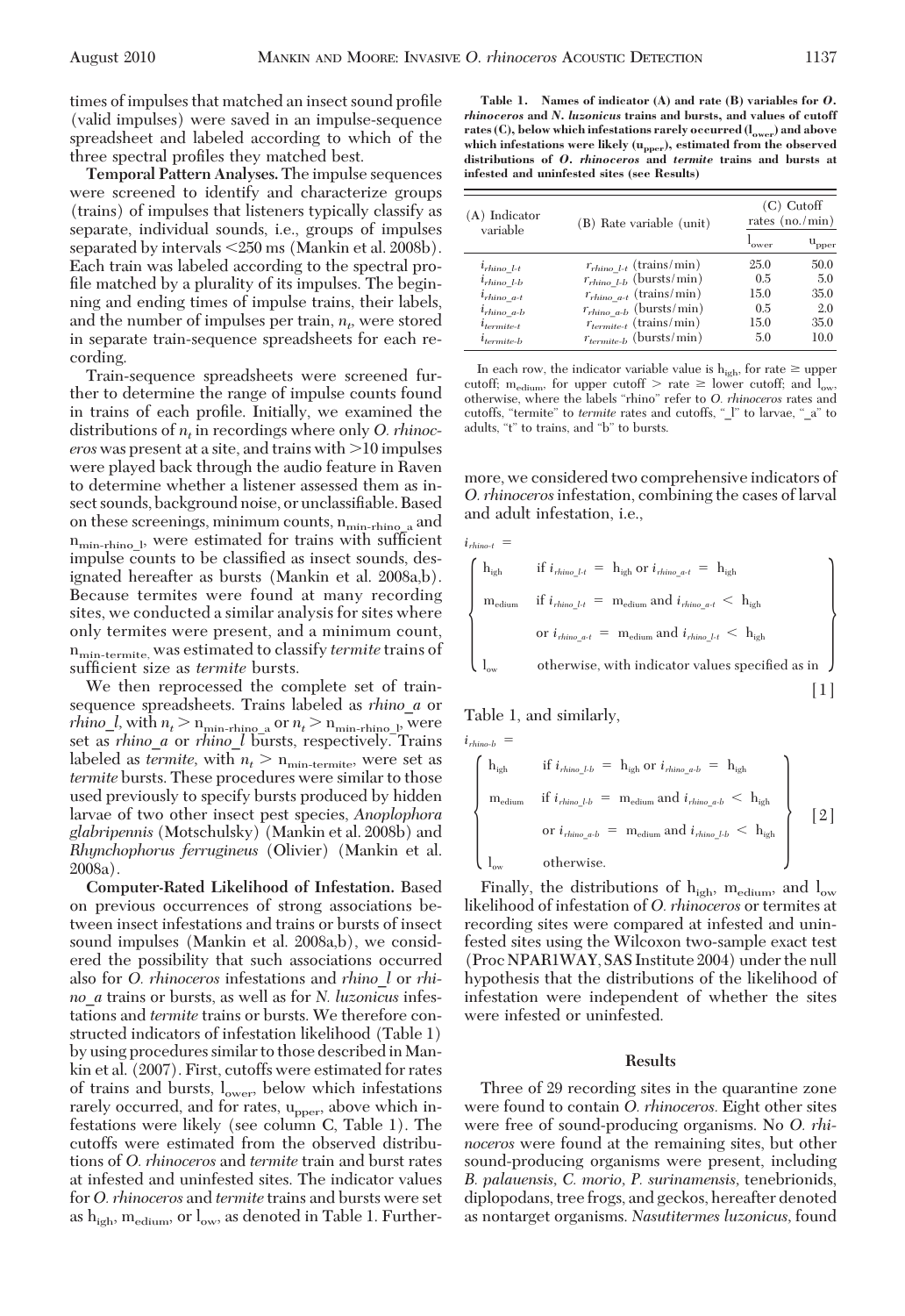

**Fig. 1.** Oscillogram (A) and spectrogram (B) of signals recorded by accelerometer from an *O*. *rhinoceros* adult in a palm tree, with an individual sound impulse expanded in the inset. Signals enclosed by dotted lines indicate a long series (train) of impulses that was classified by computer analysis as an *O. rhinoceros* burst. The 42 impulses included in the burst are noted with dots. Three subsequent short impulse trains are underlined below the time scale. Darker shades in the spectrogram indicate frequencies with higher signal energy at the specified time. (Online figure in color.)

in five dead trees and logs that did not contain O. *rhinoceros,* were among the most abundant nontarget sound-producing organisms.

A 10-s sample of signals recorded at a site with an adult *O. rhinoceros* is shown in Fig. 1A and B. The sample contains multiple, 3–10-ms impulses, one of which is expanded in the inset of Fig. 1A. Four impulse trains occur in the sample. The first train, classified by the DAVIS signal analysis program as a *rhino*\_*a* burst, includes 42 impulses that are marked by dots in the dashed rectangle. Three subsequent, shorter trains are underlined below the time scale. The impulses were broad-band signals with dominant peaks below  $\approx 2$ kHz and secondary peaks between 4 and 5 kHz (Fig. 1B). Background noise is visible in Fig. 1B as a dark band extending through the sample interval, primarily between 0 and 1.5 kHz, sometimes expanding to 2.5 kHz during periods of high wind.

Signals produced by *O. rhinoceros* larvae usually were lower in amplitude, but similar in duration to those produced by adults, as in the 10-s sample in Fig. 2A and B, recorded from a palm log where 72 larvae were recovered. The sample includes a short train  $(n_t = 13 \text{ impulses})$  underlined below the time scale, followed by a longer train that the DAVIS program classified as a *rhino* l burst ( $n_t = 28$  impulses marked by dots in the dashed box), an impulse of which is expanded in the inset of Fig. 2A. The larval and adult signals had similar spectral characteristics, shown in the spectral profiles of Fig. 3 along with a spectral profile for *N. luzonicus*, a profile for signals produced by two nontarget insects, *P. surinamensis* and *B. palauensis*, and a profile for background noise signals produced by wind- and tree-grinding.

**Temporal Pattern Analysis.** To consider the possibility that *O. rhinoceros* might perform activities producing louder and longer sounds than from roaches and other small insects in the palm trees, we examined the distribution of numbers of valid impulses in trains recorded from sites where only *O. rhinoceros* was recovered (three sites), and also examined the distribution of impulses at sites containing only nontarget organisms (14 sites). The fraction of *O. rhinoceros* trains with high impulse counts was greater for recordings in trees where *O. rhinoceros* was recovered than for recordings in trees with only nontarget organisms. Considering trains where the majority of impulses matched the *rhino* l profile, for example, 5.5% of 396 trains contained 20 impulses in *O. rhinoceros* recordings, compared with 2.5% of 1,440 trains in nontarget-organism recordings. In trains where the majority of impulses matched the *rhino\_a* profile, 10.3% of 143 trains contained 20 impulses in *O. rhinoceros* recordings, compared with 0.5% of 1407 trains in nontarget-organism recordings. We therefore set larval- or adult-profile trains with  $n_t > n_{\text{min-rhino~1}} =$  $n_{\text{min-rhino}_a} = 20$  impulses as *rhino*<sub>*l*</sub> or *rhino<sub>\_</sub>a* bursts, respectively (see Materials and Methods).

Because *N. luzonicus* and other termites can be important pests in human structures (Acda 2007) and were encountered frequently during the study, we also examined the distributions of the numbers of impulses in *termite* trains. In this case, the distribu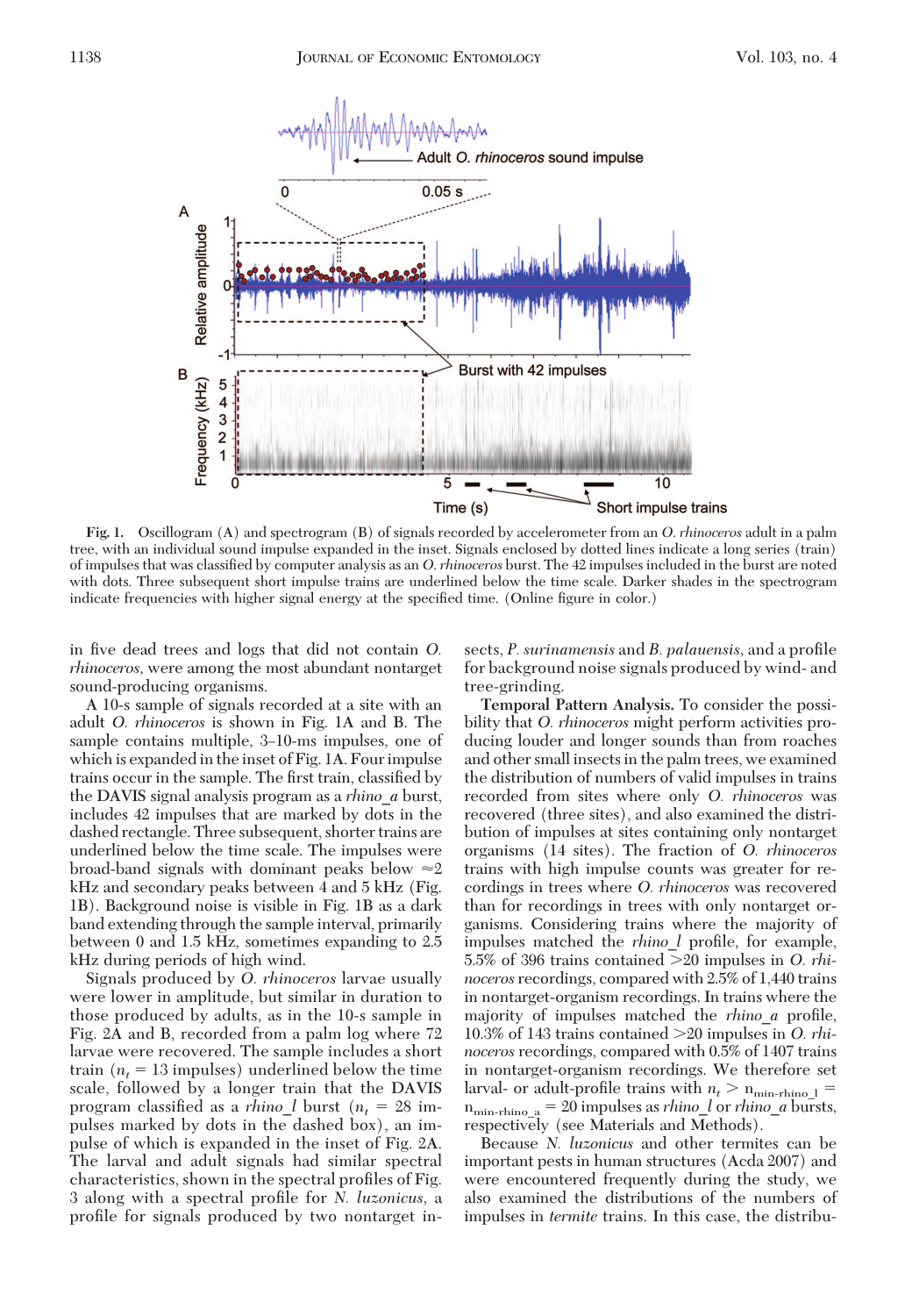A

Larval O. rhinoceros sound impulse





**Fig. 2.** Oscillogram (A) and spectrogram (B) of signals recorded by accelerometer from *O*. *rhinoceros* larvae in a palm log, with an individual sound impulse expanded in the inset. Signals enclosed by dotted lines indicate a group (train) of impulses that was classified by computer analysis as an *O. rhinoceros* burst. The 28 impulses included in the burst are noted with dots. A shorter impulse train is underlined below the time scale. Darker shades in the spectrogram indicate frequencies with higher signal energy at the specified time. (Online figure in color.)

tions of *termite* trains were similar for infested and uninfested sites but the total numbers of *termite* trains with  $>15$  impulses per train was much greater at sites where *N. luzonicus* were present. The minimum count for a *termite* burst was estimated at  $n_{\text{min-termite}} = 15$  impulses, slightly fewer than the minimum count for a *rhino* burst, and thus shorter in duration.

**Distribution of** *O***.** *rhinoceros* **Trains and Bursts Among Infested and Uninfested Sites.** The complete set of field recordings was analyzed in DAVIS by using the profiles in Fig. 3 to consider the association



Fig. 3. Spectral profiles of series of impulses recorded from an *O. rhinoceros* adult in a live palm tree (*rhino a*, dashed line), *O*. *rhinoceros* larvae in a log (*rhino*\_*l*, solid line), *N*. *luzonicus* in a dead tree (*termite*, dash-dot-dotted line), other organisms in a live palm (dash-dotted line), and wind and bending-grinding noises in a live tree (dotted line). Spectrum level is relative to the maximum acceleration measured in the 0.2- to 5-kHz reference range. (Online figure in color.)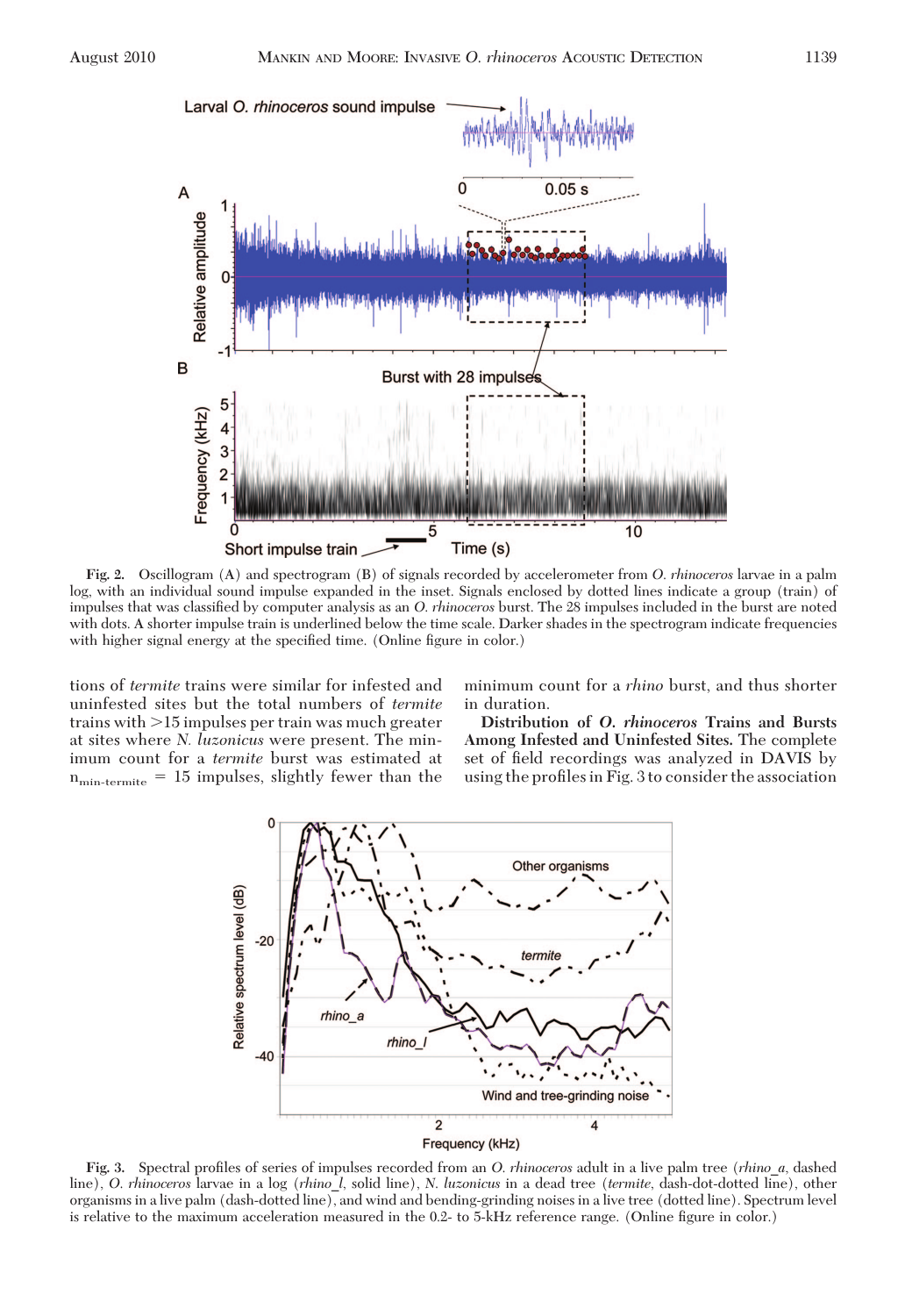**Table 2. Rates (number per minute) of** *O. rhinoceros* **larvalprofile trains,** *rrhino\_l-t,* **and bursts,** *rrhino\_l-b,* **adult-profile trains,** *rrhino\_a-t,* **and bursts,** *rrhino\_a-b,* **and termite-profile trains,** *rtermite-t,* **and bursts,***rtermite-b,* **detected in palm trees or logs holding specified numbers of** *O. rhinoceros* **larvae or adults, arranged in order of descending larval-profile burst rates,** *rrhino\_l-b,* **at infested and uninfested sites**

| Larval profile<br>$(r_{rhino l})$                                                       |                                                                                      | Adult profile<br>$(r_{rhino a})$                                                           |                                                                                      | Termite profile<br>$(r_{termite})$                                                       |                                                                                      | No.                                        |
|-----------------------------------------------------------------------------------------|--------------------------------------------------------------------------------------|--------------------------------------------------------------------------------------------|--------------------------------------------------------------------------------------|------------------------------------------------------------------------------------------|--------------------------------------------------------------------------------------|--------------------------------------------|
| Trains                                                                                  | <b>Bursts</b>                                                                        | Trains                                                                                     | <b>Bursts</b>                                                                        | Trains                                                                                   | <b>Bursts</b>                                                                        | $(\text{stage})$                           |
| 9.81<br>53.92<br>2.62<br>6.32<br>61.58<br>6.03<br>7.59<br>0.00<br>8.17<br>24.55<br>6.28 | 2.58<br>1.23<br>0.00<br>1.26<br>0.89<br>0.00<br>0.00<br>0.00<br>0.00<br>0.00<br>0.00 | 15.50<br>17.62<br>38.61<br>44.27<br>18.16<br>0.00<br>0.00<br>0.00<br>19.60<br>0.00<br>3.14 | 8.27<br>0.00<br>2.25<br>0.00<br>0.44<br>0.00<br>0.00<br>0.00<br>0.00<br>0.00<br>0.00 | 4.13<br>3.06<br>4.50<br>3.79<br>4.87<br>39.17<br>24.28<br>9.28<br>1.63<br>13.75<br>28.25 | 2.07<br>0.15<br>1.50<br>1.26<br>0.00<br>3.01<br>3.79<br>9.28<br>0.00<br>1.96<br>9.42 | 3 (larvae)<br>$72$ (larvae)<br>$1$ (adult) |

between the presence or absence of *O. rhinoceros* infestation and the rates of *rhino*\_*l* and *rhino*\_*a* trains and bursts. Although trains that matched either the *O. rhinoceros* larval or adult profile appeared at low rates in the recordings at uninfested sites (Table 2), bursts that matched these profiles were detected at only two of eight uninfested sites. Trains and bursts that matched one or both profiles were detected at rates  $>1$  per min at all sites containing *O. rhinoceros.* Rates of *termite* trains and bursts were low at sites with *O. rhinoceros* and no termites were found at these sites. The rates of *termite* trains and bursts were high at sites where termites were found (Table 3).

Impulse trains that matched the adult or larval *O. rhinoceros* profiles were observed in recordings where only nontarget organisms were recovered but generally at lower rates than observed at sites where *O. rhinoceros* were recovered (Tables 3 and 4). No *rhino*\_*a* bursts were detected in recordings from

**Table 4. Rates (number per minute) of** *O. rhinoceros* **larvalprofile trains,** *rrhino\_l-t,* **and bursts,** *rrhino\_l-b, O. rhinoceros* **adultprofile trains,** *rrhino\_a-t,* **and termite-profile trains,** *rtermite-t,* **and bursts,** *rtermite-b,* **detected in palm stumps from which nontarget sound-producing organisms but no** *O. rhinoceros* **or termites were recovered, ranked in order of descending rates of** *termite* **bursts,** *rtermite-b*

| Larval $(r_{\text{r}hino l})$ |               | Adult $\left(r_{r hino\_a}\right)$ | Termite<br>$(r_{ternite})$ |        | No.          |
|-------------------------------|---------------|------------------------------------|----------------------------|--------|--------------|
| <b>Trains</b>                 | <b>Bursts</b> | Trains                             | Trains                     | Bursts | insects $^a$ |
| 1.72                          | 0.00          | 0.00                               | 39.92                      | 12.88  | 2            |
| 5.01                          | 0.00          | 0.00                               | 30.08                      | 12.53  | 3            |
| 6.90                          | 1.70          | 0.50                               | 25.19                      | 9.50   | $3^b$        |
| 0.75                          | 0.00          | 0.00                               | 9.01                       | 7.13   | 4            |
| 35.77                         | 0.00          | 6.71                               | 0.00                       | 0.00   |              |

Note that the rate of rhino\_a bursts was  $r_{r{hino\_a-b}} = 0.0$  bursts/min for all five stumps.

for all Þve stumps. *<sup>a</sup> B. palauensis, C. morio,* and *P. surinamensis. <sup>b</sup>* In addition, a tree frog and a gecko were recovered from this stump.

stumps, but *rhino*\_*l* bursts were detected in one stump (Table 4).

Given the positive association found between the rates of *O. rhinoceros* bursts and the presence of *O. rhinoceros* at a recording site, we considered the construction of indicators for automated rating of infestation likelihood, analogous to train- and burst-rate indicators used successfully to detect infestations of other insects in wood in previous studies (Mankin et al. 2008a,b). In constructing the indicators, lower and upper cutoff rates (column C in Table 1) were estimated from the distributions of trains rates, burst rates, and *O. rhinoceros* counts in Tables 2-4. Rates of larvaland adult-profile trains and bursts below their estimated  $l_{over}$  cutoff rates in column C of Table 1 seemed to be associated with a  $l_{ow}$  likelihood of infestation. Rates greater than or equal to their estimated  $u_{\text{oper}}$ cutoff rates in Table 1 seemed to be associated with a high likelihood of infestation. The resultant ratings of infestation likelihood are listed in Table 5. A statisti-

**Table 3. Rates (number per minute) of** *O. rhinoceros* **larval-profile trains,** *rrhino\_l-t,* **and bursts,** *rrhino\_l-b,* **adult-profile trains,** *rrhino\_a-t,* **and bursts,** *rrhino\_a-b,* **and termite-profile trains,** *rtermite-t,* **and bursts,** *rtermite-b,* **detected in palm trees and logs where only nontarget sound-producing organisms were recovered, listed in order of descending rates of** *termite* **bursts,** *rtermite-b*

| Larval $(r_{\textit{r$ |               |        | Adult $(r_{r hino\ a})$ |        | Termite $\left(r_{ternite}\right)$ | No. invert. $a$ | No. vert. $b$  |
|------------------------|---------------|--------|-------------------------|--------|------------------------------------|-----------------|----------------|
| <b>Trains</b>          | <b>Bursts</b> | Trains | <b>Bursts</b>           | Trains | <b>Bursts</b>                      |                 |                |
| 0.22                   | 0.00          | 0.00   | 0.00                    | 29.44  | 10.62                              | $-c$            |                |
| 1.01                   | 0.00          | 0.00   | 0.00                    | 25.13  | 10.05                              | $-c$            |                |
| 11.54                  | 0.38          | 0.00   | 0.00                    | 41.54  | 9.23                               | $\epsilon$      |                |
| 12.69                  | 0.67          | 0.00   | 0.00                    | 36.07  | 8.68                               | $\mathfrak{2}$  |                |
| 5.17                   | 0.40          | 1.59   | 0.40                    | 20.67  | 6.76                               | 4               |                |
| 0.89                   | 0.00          | 25.48  | 1.79                    | 7.60   | 3.58                               | 3               | $\mathfrak{2}$ |
| 10.94                  | 1.86          | 25.81  | 0.21                    | 9.50   | 3.30                               | 3               | $\mathbf{2}$   |
| 31.60                  | 0.72          | 38.07  | 0.00                    | 6.46   | 1.44                               | 5               |                |
| 26.85                  | 0.75          | 38.65  | 0.00                    | 6.27   | 0.50                               | $\mathcal{C}$   |                |
| 5.86                   | 0.90          | 44.63  | 1.80                    | 1.35   | 0.45                               | 3               | $\overline{2}$ |
| 37.85                  | 0.49          | 5.85   | 0.00                    | 18.93  | 0.29                               | $-c$            |                |
| 3.45                   | 0.00          | 59.42  | 0.69                    | 0.00   | 0.00                               | 3               | 2              |
| 0.00                   | 0.00          | 40.84  | 0.00                    | 0.00   | 0.00                               | $\mathfrak{2}$  |                |

*a B. palauensis, C. morio, P. surinamensis, tenebrionids, diplopodans, with uncounted (>10) <i>N. luzonicus* present where noted (<sup>*c*</sup>). *b* Tree frogs, geckos.

*<sup>c</sup> N. luzonicus.*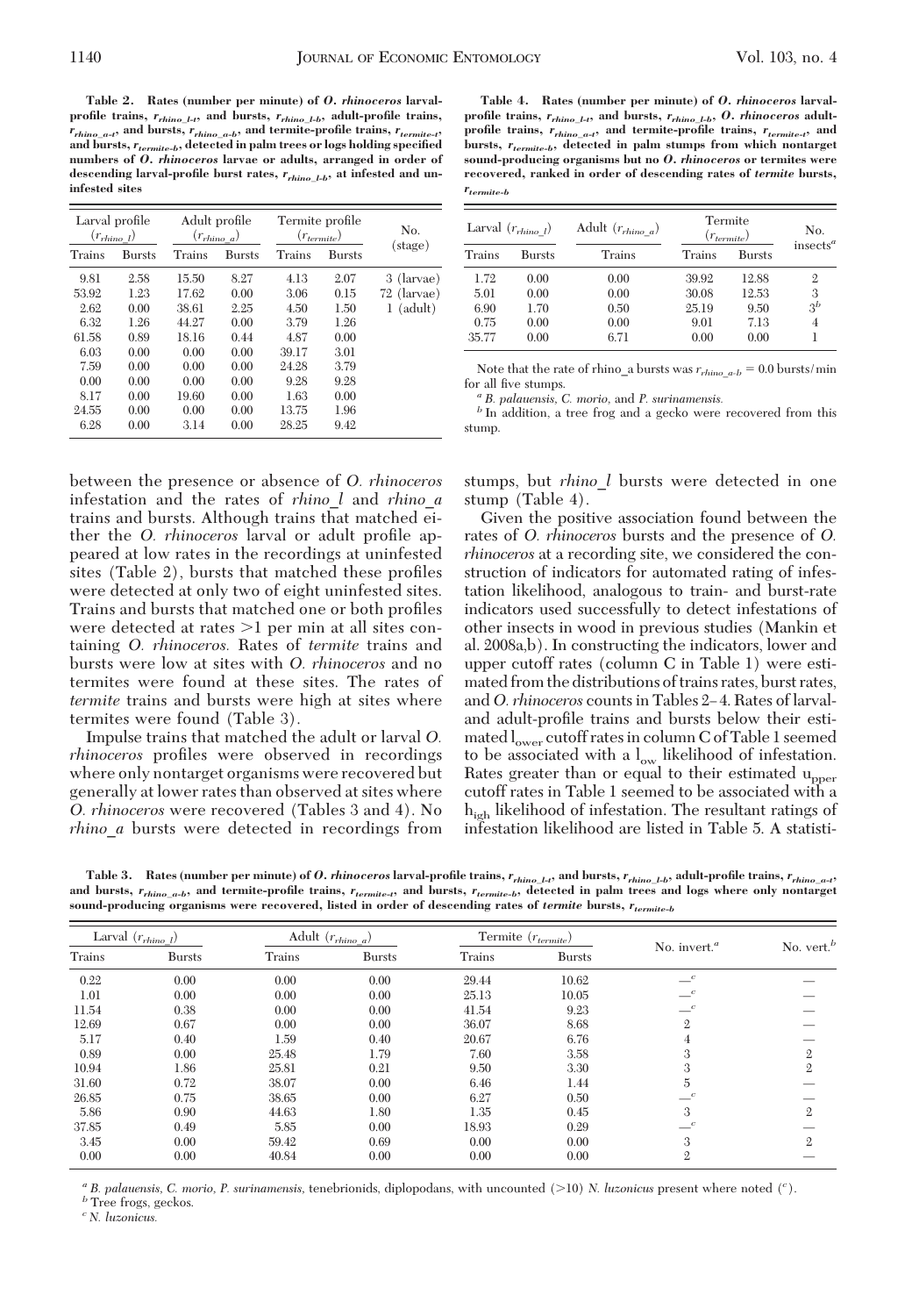**Table 5. Distributions of computer-rated likelihood of** *O. rhinoceros* **infestation at sites where larvae or adults were confirmed absent or present, by using indicators estimated from observed distributions of rates of** *rhino\_l* **or** *rhino\_a* **impulse trains or bursts**

| Infestation<br>likelihood<br>rating | No. sites with <i>O. rhinoceros</i> absent or present,<br>rated by trains or bursts indicator |                  |            |         |  |
|-------------------------------------|-----------------------------------------------------------------------------------------------|------------------|------------|---------|--|
|                                     |                                                                                               | $\text{Trans}^a$ | $Bursts^b$ |         |  |
|                                     | Absent                                                                                        | Present          | Absent     | Present |  |
| $1_{\text{OW}}$                     | 13                                                                                            |                  | 17         |         |  |
| $m_{\text{edium}}$                  | 6                                                                                             |                  | 9          |         |  |
| $\rm h_{\rm igh}$                   |                                                                                               |                  |            |         |  |

 $a^a P = 0.17$  that trains comprehensive indicator, i<sub>rhino-t</sub>, is independent of absence or presence of *O. rhinoceros* at recording site (Wilcoxon two-sample exact test:  $S = 67$ ,  $Z = 1.6535$ ,  $N = 29$ ), where indicator value is  $l_{ow}$  if  $(r_{r\text{hino\_a-t}} < 25.0$  and  $r_{r\text{hino\_a-t}} < 15.0$ ,  $h_{igh}$  if  $(r_{r\text{hino\_b-t}} > 50.0$  or  $r_{r\text{hino\_a+t}} > 35.0$ , and otherwise m<sub>edium</sub>.<br>*b P* = 0.003 that bursts comprehensive indicator, i<sub>rhino-b</sub> i

pendent of presence or absence of *O. rhinoceros* at recording site (Wilcoxon two-sample exact test:  $S = 79.5$ ,  $Z = 2.7963$ ,  $N = 29$ ), where indicator value is  $l_{ow}$  if  $(r_{r\text{hino\_1-b}} < 0.5$  and  $r_{r\text{hino\_a-b}} < 0.5$ ),  $h_{igh}$  if  $(r_{r\text{hino\_1-b}} > 5.0$  or  $r_{r\text{hino\_a-b}} > 2.0$ ), and otherwise m<sub>edium</sub>.

cally significant relationship was found between the bursts comprehensive indicator, *irhino-b* (equation 2, and the presence or absence of *O. rhinoceros,* but the relationship for the trains comprehensive indicator,  $i_{rhino-t}$  (equation 1, was not statistically significant.

**Distributions of** *termite* **Trains and Bursts Relative to** *N***.** *luzonicus* **and** *O***.** *rhinoceros* **Infestations.** Termites were encountered at five recording sites, and we considered whether the rates of*termite* trains, *rtermite-t,* and bursts, *rtermite-b,* could be used to construct indicators of termite infestation likelihood similar to the indicators of *O. rhinoceros* infestation. The distributions of burst rates, trains rates, and *N. luzonicus* counts in Tables 2 and 3 were used to estimate  $l_{over}$  cutoff rates, below which *N. luzonicus* were rarely present, and upper cutoff rates, above which *N. luzonicus* were likely to be found (Table 1). It should be noted that the termite analysis did not include results from the five stumps in Table 4 because it was not possible to determine conclusively that termites were present or absent in the unexcavated portions of the root system.

Computer ratings of infestation likelihood based on the above cutoff rate estimates are listed in Table 6. Both trains and bursts indicators were found to be significantly associated with the presence of *N. luzoni cus* at the recording sites. It was thus possible in this study to predict independently the presence or absence of both *O. rhinoceros* and termites at a recording site using acoustic indicators.

**Signals From** *O***.** *rhinoceros* **Confined in Cages or Rearing Boxes.** To obtain confirmatory recordings of adult-produced sounds, 14 adults collected from pheromone-baited traps were placed in separate cages that were attached to palm trees with an open side permitting entry to the trunk. Recordings were collected on the following day, and the cages were subsequently removed. Adult-profile trains were detected in the recordings from all of the artificially infested palm trees. However, adult-profile bursts were detected at only one tree. Upon inspection, two of the adults had

**Table 6. Distributions of computer-rated likelihood of termite infestation at sites where** *N. luzonicus* **were confirmed absent or present, by using indicators estimated from observed distributions of rates of termite impulse trains or bursts**

| Infestation<br>likelihood<br>rating | No. sites with <i>N. luzonicus</i> absent or present,<br>rated by trains or bursts indicator |                  |            |         |  |  |
|-------------------------------------|----------------------------------------------------------------------------------------------|------------------|------------|---------|--|--|
|                                     |                                                                                              | $\text{Trans}^a$ | $Bursts^b$ |         |  |  |
|                                     | Absent                                                                                       | Present          | Absent     | Present |  |  |
| 'ow                                 | 14                                                                                           |                  | 15         |         |  |  |
| $m_{\text{edium}}$                  | 3                                                                                            |                  |            |         |  |  |
| $h_{\text{igh}}$                    |                                                                                              |                  |            | 9       |  |  |

 $a^a P = 0.02$  that the trains indicator, i<sub>termite-t</sub>, is independent of presence or absence of termites at recording site (Wilcoxon twosample exact test:  $S = 91.5$ ,  $Z = 2.3495$ ,  $N = 24$ ), where indicator value is  $l_{ow}$  if  $r_{\text{termite-t}} < 15.0$ ,  $h_{\text{igh}}$  if  $r_{\text{termite-t}} > 35.0$ , and otherwise  $m_{\text{edium}}$ ,<br>  $b'P = 0.03$  that bursts indicator, i<sub>termite-b</sub>, is independent of presence<br>
or absence of termites at recording site (Wilcoxon tw test:  $S = 85.0$ ,  $Z = 1.9608$ ,  $N = 24$ ), where indicator value is  $l_{ow}$  if  $r_{\text{termite-b}} < 5.0, h_{\text{igh}}$  if  $r_{\text{termite-b}} > 10.0$ , and otherwise  $m_{\text{edium}}$ .

died without cutting into the tree, two were alive but had caused no damage, and 10 others had burrowed 5 cm or more into the trunk.

Groups of larvae and adults in rearing boxes produced audible sounds at rates of 6 to 7 trains per min in pieces of palm tree trunk and sugarcane. Although the spectral patterns were different from those of sounds produced in trees and logs, due to the different substrates, both larvae and adults conducted activities with impulse rate patterns similar to those in the natural infestations. In the boxes with feeding larvae, the larvae typically oriented head-to-tail inside an approximately spherical chamber, which they had burrowed out of the palm trunk. They moved in a circular or toroidal pattern, with a moving constriction and then an expansion that began at the tip of the abdomen and moved toward the head. The movement produced an audible sound, and the timing of a typical burst corresponded to the timing of the constriction-expansion pattern.

# **Discussion**

The notable audibility of sounds produced by *O. rhinoceros* adults and larvae has attracted the interest of several generations of entomologists (Darwin 1871, Gressitt 1953, Mini and Prabhu 1990). Thus, it is no surprise that adult *O. rhinoceros* scraping and chewing movements and larval burrowing activities produce sounds with distinctive spectral and temporal patterns that facilitate detection by acoustic instruments in urban environments. Other examples have been reported of leafminer larvae (Bacher et al. 1996, Meyhöfer and Casas 1999, Castellanos and Barbosa 2006, Casas and Magal 2007, Low 2008) and termites (Inta et al. 2009) that perform evasive or avoidance behaviors upon detecting distinctive spectral and temporal patterns in sounds produced by parasitoids and predators. Distinctive frequency and temporal patterns of predator vibrations are known to elicit escape hatching of red-eyed tree frogs (Caldwell et al. 2009). The sounds of burrowing moles have been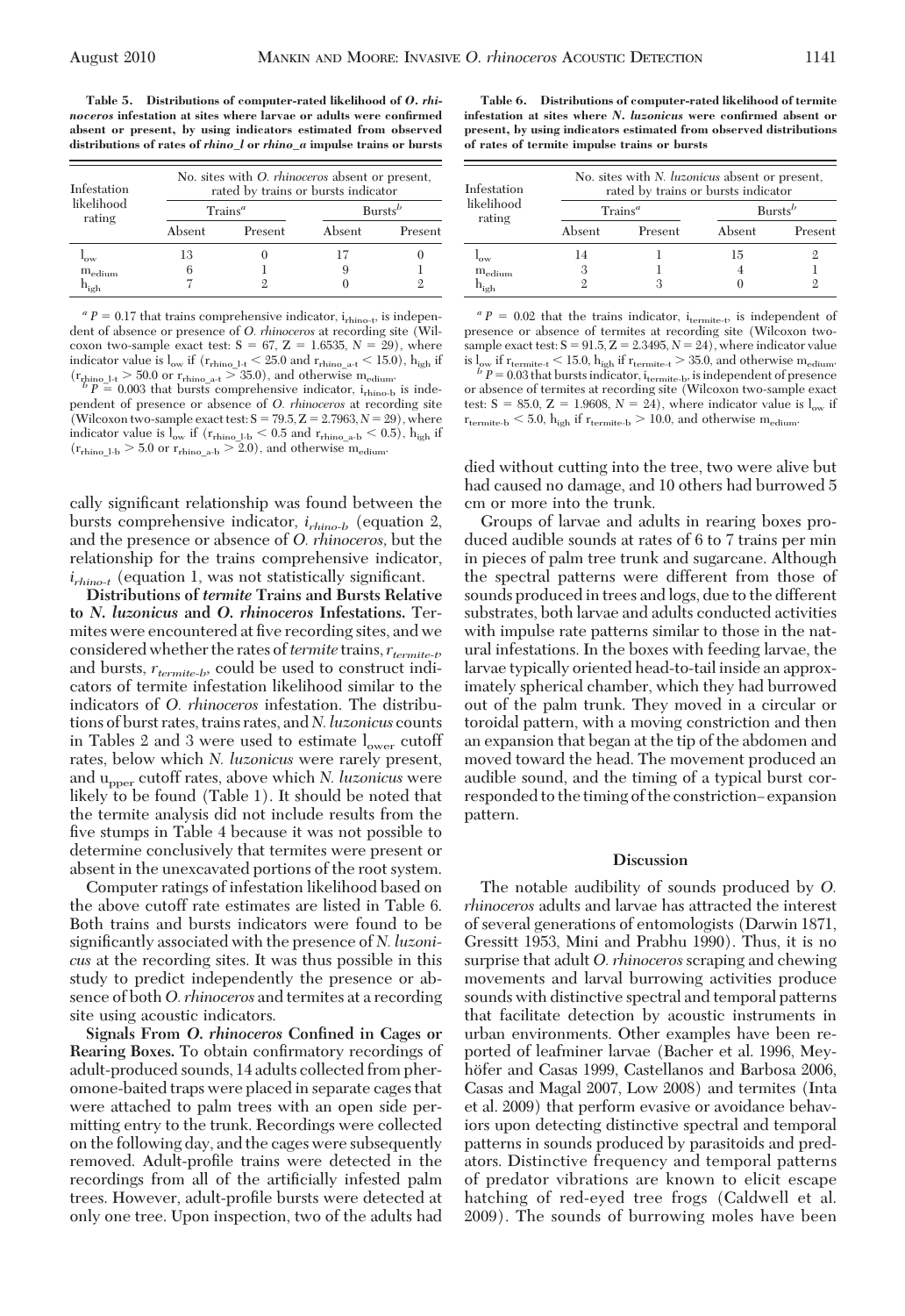shown to elicit escape activities in earthworms and have been mimicked by "worm grunters" who harvest earthworms for fishing (Catania 2008, Mitra et al. 2009). To survive, animals of many different species routinely detect and identify distinctive spectral and temporal patterns of acoustic signals produced by other organisms, and such capability was perfected many thousands of years before the development of equivalent digital signal processing methods that are only now are coming into use.

It is likely, however, that the reliability of *O. rhinoceros* detection could be enhanced in the future beyond what was accomplished in this study. Larvae and adults (Mankin et al. 2009) both produce stridulations, for example, and more detailed characterization of stridulations and scraping motions could lead to further increases in reliability of detection. In addition, the short trains underlined in Figs. 1 and 2 possibly were produced by *O. rhinoceros,* but did not meet the criterion of  $n_{\text{min-rhino}}$  a and  $n_{\text{min-rhino}}$   $_1 = 20$ impulses per train, equivalent to a relatively long, 60 Ð200-ms minimum duration, adopted to reduce false-positive identifications of background noise or nontarget insects as *O. rhinoceros* sounds. Identification of multiple insect-sound patterns that are unlikely to occur randomly in background sounds can lead not only to improved detection methods but also to improved understanding of insect behavior.

The success of the detection tests conducted in this study suggests that acoustic methods could be incorporated beneficially into the ongoing program to eradicate the introduced *O. rhinoceros* infestations from Guam. The *O. rhinoceros*signals are distinctive, which facilitates their identification by scouts or by subsequent computer analyses of recorded signals. This helps enable detection of active adults in crowns of live trees and larvae in standing dead trunks that otherwise might escape detection. In each survey location, the scout can decide separately at each tree whether a visual inspection is sufficient to determine the presence or absence of infestation, or if time is available to attach an acoustic sensor to the trunk and listen for distinctive sounds produced by*O. rhinoceros.* The additional time needed for recording is 5–15 min per tree, which often is less than the time needed to move between two separate survey locations.

### **Acknowledgments**

Robert Bourgeois (University of Guam), Roland Quitugua (Guam Coconut Rhinoceros Beetle Eradication Project), Everett Foreman (ARS), and Betty Weaver (ARS) provided technical support and also participated at different times as listeners on site or during subsequent playbacks of recordings in Raven along with R.W.M. and A.M. Jan Krecek and Rudolf Scheffrahn (Ft. Lauderdale Research and Education Center, Institute of Food and Agricultural Sciences, University of Florida) provided identifications of termite specimens. Financial support was provided in part by aWestern Integrated Pest Management Center Special Issues Grant.

# **References Cited**

- **Acda, M. N. 2007.** Toxicity of thiamethoxam against Philippine subterranean termites. J. Insect Sci. 7: 26.
- **Bacher, S. J. Casas, and S. Dorn. 1996.** Parasitoid vibrations as potential releasing stimulus of evasive behaviour in a leafminer. Physiol. Entomol. 21: 33–43.
- **Bedford, G. O. 1980.** Biology, ecology, and control of palm rhinoceros beetles. Annu. Rev. Entomol. 25: 309-339.
- **Caldwell, M. S., J. G. McDaniel, and K. M. Warkentin. 2009.** Frequency information in the vibration-cued escape hatching of red-eyed treefrogs. J. Exp. Biol. 212:  $566-575$ .
- **Casas, J., and C.Magal. 2007.** Mutual eavesdropping through vibrations in a host-parasitoid interaction: from plant biomechanics to behavioural ecology, pp. 263-271. In S. Drosopoulos and M. F. Claridge [eds.], Insect sounds and communication: physiology, behaviour, ecology and evolution. CRC, Boca Raton, FL.
- **Castellanos, I., and P. Barbosa. 2006.** Evaluation of predation risk by a caterpillar using substrate-borne vibrations. Anim. Behav. 72: 461-469.
- Catania, K. C. 2008. Worm grunting, fiddling, and charming. Humans unknowingly mimic a predator to harvest bait. PLoS One 3: e3472.
- **Charif, R. A., A. M. Waack, and L. M. Strickman. 2008.** Raven Pro 1.3 user's manual. Cornell Laboratory of Ornithology, Ithaca, NY.
- **Darwin, C. 1871.** The ascent of man, and selection in relation to sex. vol. 1. John Murray, London, United Kingdom.
- **Fukuda, K., S. Utsuzawa, and D. Sakaue. 2007.** Correlation between acoustic emission, water status and xylem embolism in pine wilt disease. Tree Physiol. 27: 969–976.
- **Gressitt, J. L. 1953.** The coconut rhinoceros beetle (*Oryctes rhinoceros*) with particular reference to the Palau Islands. Bulletin 212, Bishop Museum, Honolulu, HI.
- **Hallett, R. H., A. L. Perez, G. Gries, R. Gries, H. D. Pierce, Jr., J. Yue, A. C. Oehslchlager, L. M. Gonzalez, and J. H. Borden. 1995.** Aggregation pheromone of coconut rhinoceros beetle, *Oryctes rhinoceros* (L.) (Coleoptera: Scarabaeidae). J. Chem. Ecol. 21: 1549-1570.
- **Hinckley, A. D. 1973.** Ecology of the coconut rhinoceros beetle, *Oryctes rhinoceros* (L.), (Coleoptera: Dynastidae). Biotropica 5:  $111-116$ .
- **Inta, R., T. A. Evans, and J.C.S. Lai. 2009.** Effect of vibratory soldier alarm signals on the foraging behavior of subterranean termites (Isoptera: Rhinotermitidae). J. Econ. Entomol. 102: 121-126.
- **Jackson, T. A., and M. G. Klein. 2006.** Scarabs as pests: a continuing problem. Coleopt. Bull. 60: 102-119.
- **Low, C. 2008.** Seismic behaviors of a leafminer, *Antispila nysaefoliella* (Lepidoptera: Heliozelidae). Fla. Entomol. 91: 604 609.
- **Mankin, R. W. 1994.** Acoustical detection of *Aedes taeniorhynchus* swarms and emergence exoduses in remote salt marshes. J. Am. Mosq. Control Assoc. 10: 302-308.
- **Mankin, R. W., and J. Benshemesh. 2006.** Geophone detection of subterranean termite and ant activity. J. Econ. Entomol. 99: 244-250.
- **Mankin, R. W., J. Brandhorst-Hubbard, K. L. Flanders, M. Zhang, R. L. Crocker, S. L. Lapointe, C. W. McCoy, J. R. Fisher, and D. K. Weaver. 2000.** Eavesdropping on insects hidden in soil and interior structures of plants. J. Econ. Entomol. 93: 1173-1182.
- **Mankin, R. W., J. L. Hubbard, and K. L. Flanders. 2007.** Acoustic indicators for mapping infestation probabilities of soil invertebrates. J. Econ. Entomol. 100: 790-800.
- **Mankin, R. W., S. L. Lapointe, and R. A. Franqui. 2001.** Acoustic surveying of subterranean insect populations in citrus groves. J. Econ. Entomol. 94: 853–859.